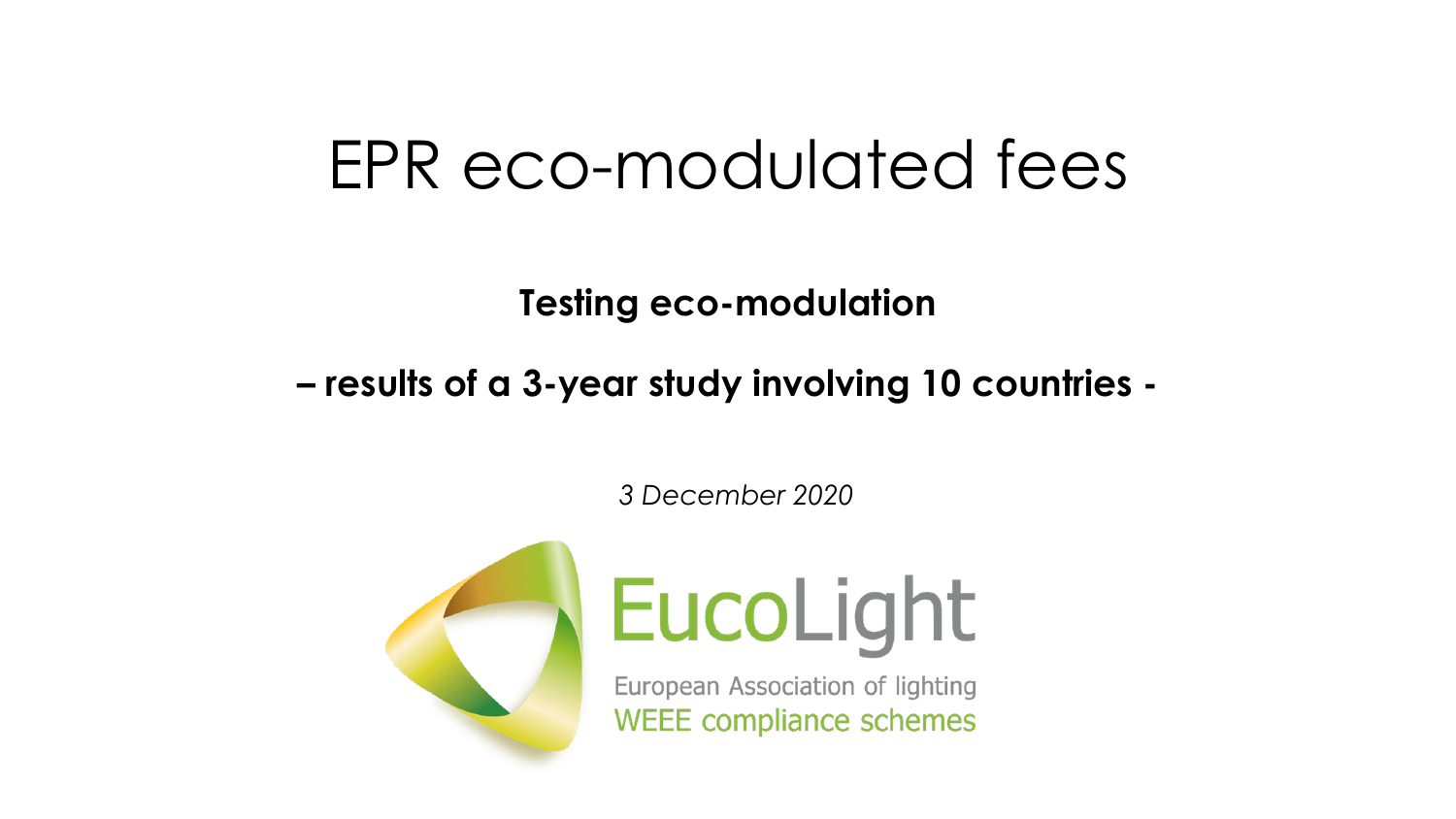#### **Context**

- To test the impact of fee modulation on the lighting sector, Eucolight, undertook a survey.
- The association was aware that a number of WEEE schemes across Europe had voluntarily chosen to eco-modulate their fees, with lower fees applied to LED lamps, and higher fees applied to fluorescent products, whilst others had maintained the same fee for all lamps.
- As these differential fees applied for a number of years, it was possible to compare changes in EEE POM for those WEEE schemes that did, and did not, ecomodulate.
- (It is worth noting that in many cases, we understand that this price differentiation was driven by attempts to attract new participants rather than by any differences in recycling costs.)

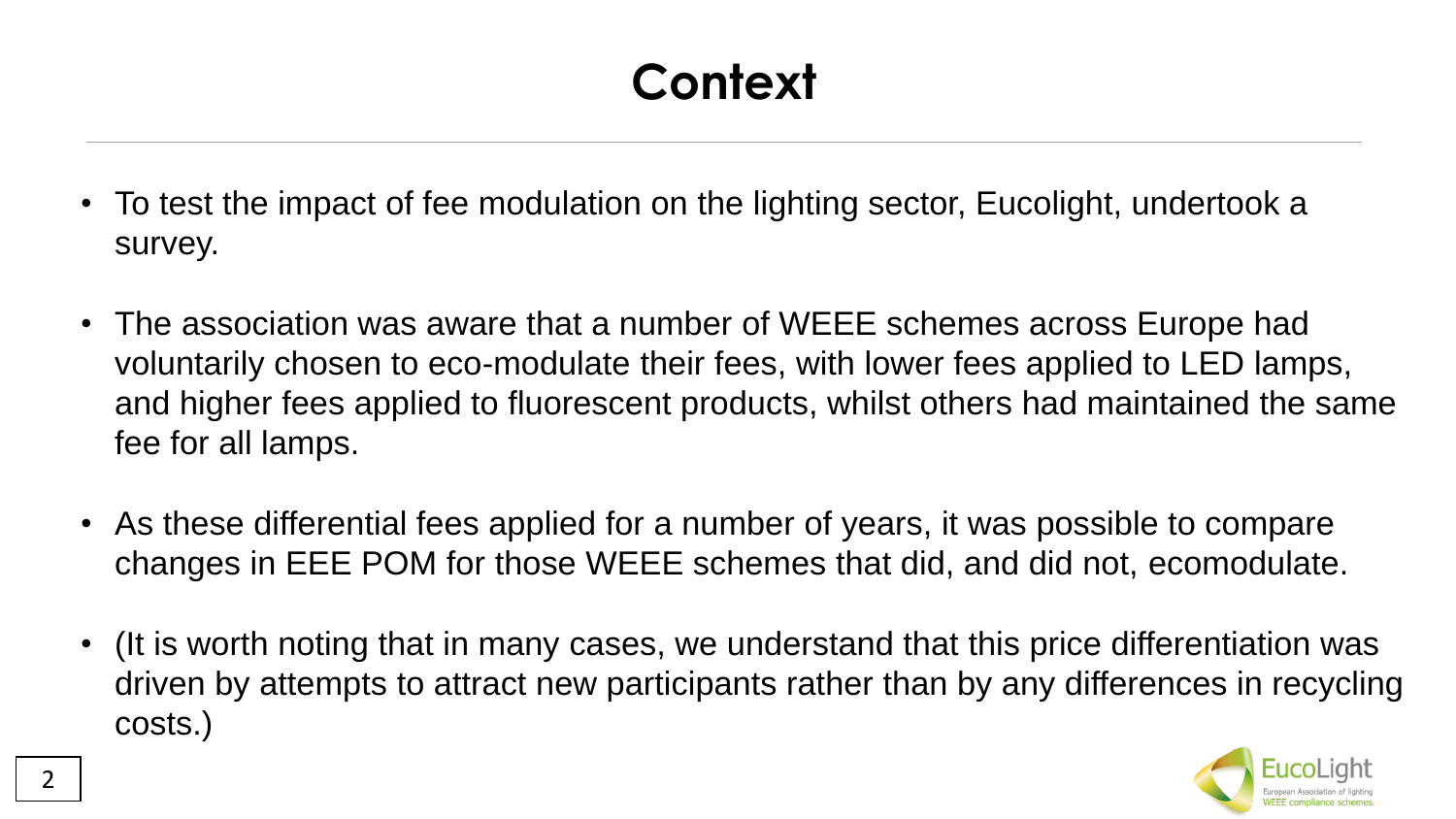### **Method**

• The study therefore compared the rate of growth of LED put on market, against the extent to which the LED fee was ecomodulated – what was termed the ecomodulation quotient. The ecomoduation quotient was calculated as:

**LED lamp unit price**

**\_\_\_\_\_\_\_\_\_\_\_\_\_\_\_\_\_\_\_\_\_\_\_**

**Ecomodulation quotient =**

**Conventional lamp unit price**

• If eco-modulation works for LED and fluorescent lamps, then the study would have shown higher levels of growth of LED EEE POM in those countries where eco-modulation was applied, with faster growth, the greater the extent that fees are modulated. That is, the lower the ecomodulation quotient, the higher the rate of growth of LED EEE POM.

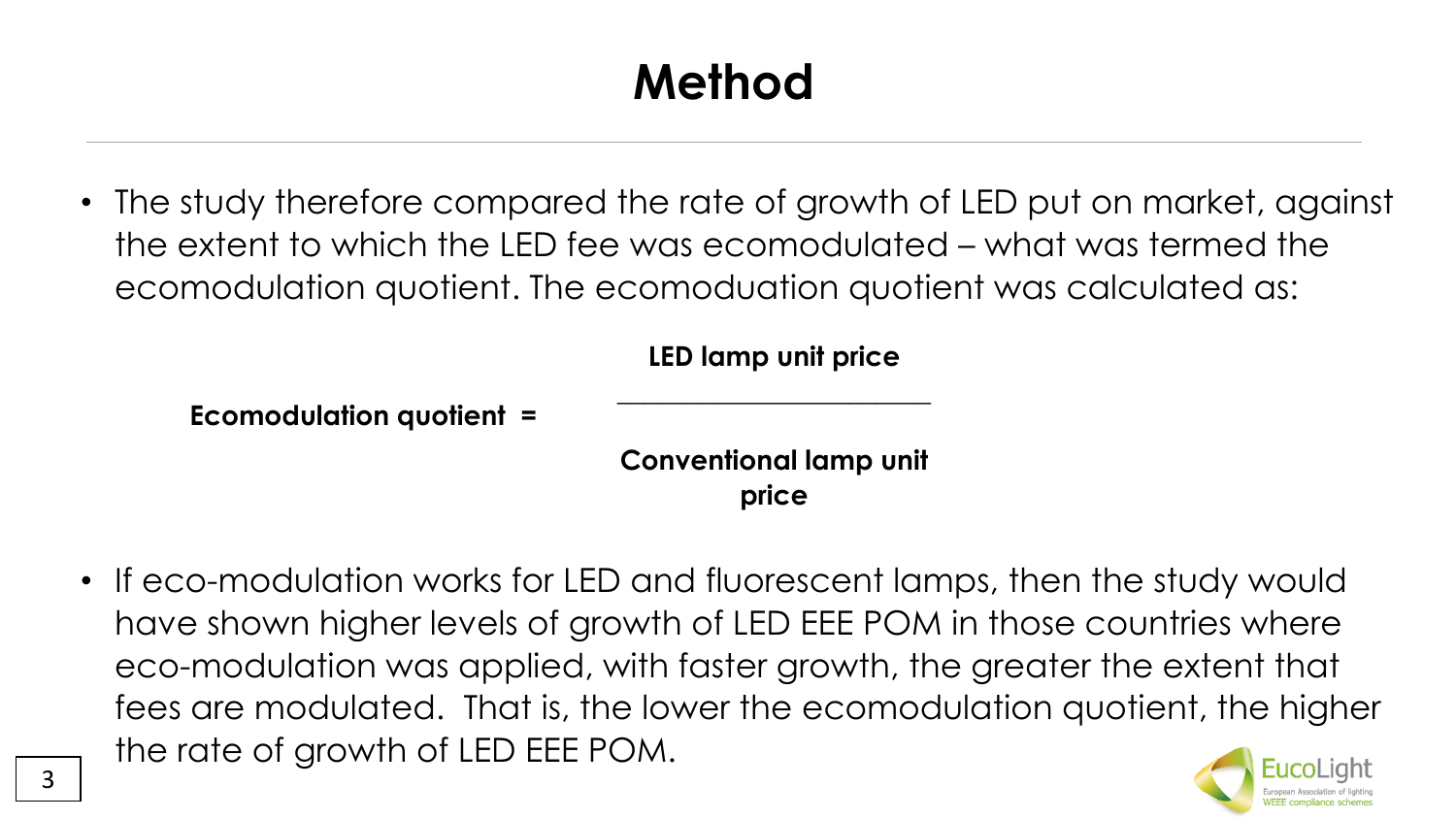#### **Survey**

In fact, the study showed no such correlation. The graph below shows the results for each of 10 WEEE schemes (CRSOs - Collection and Recycling Service Organisations), each the largest lighting scheme in its national territory. If eco-modulation had worked, the line of best fit should be a clear diagonal from top left to bottom right.



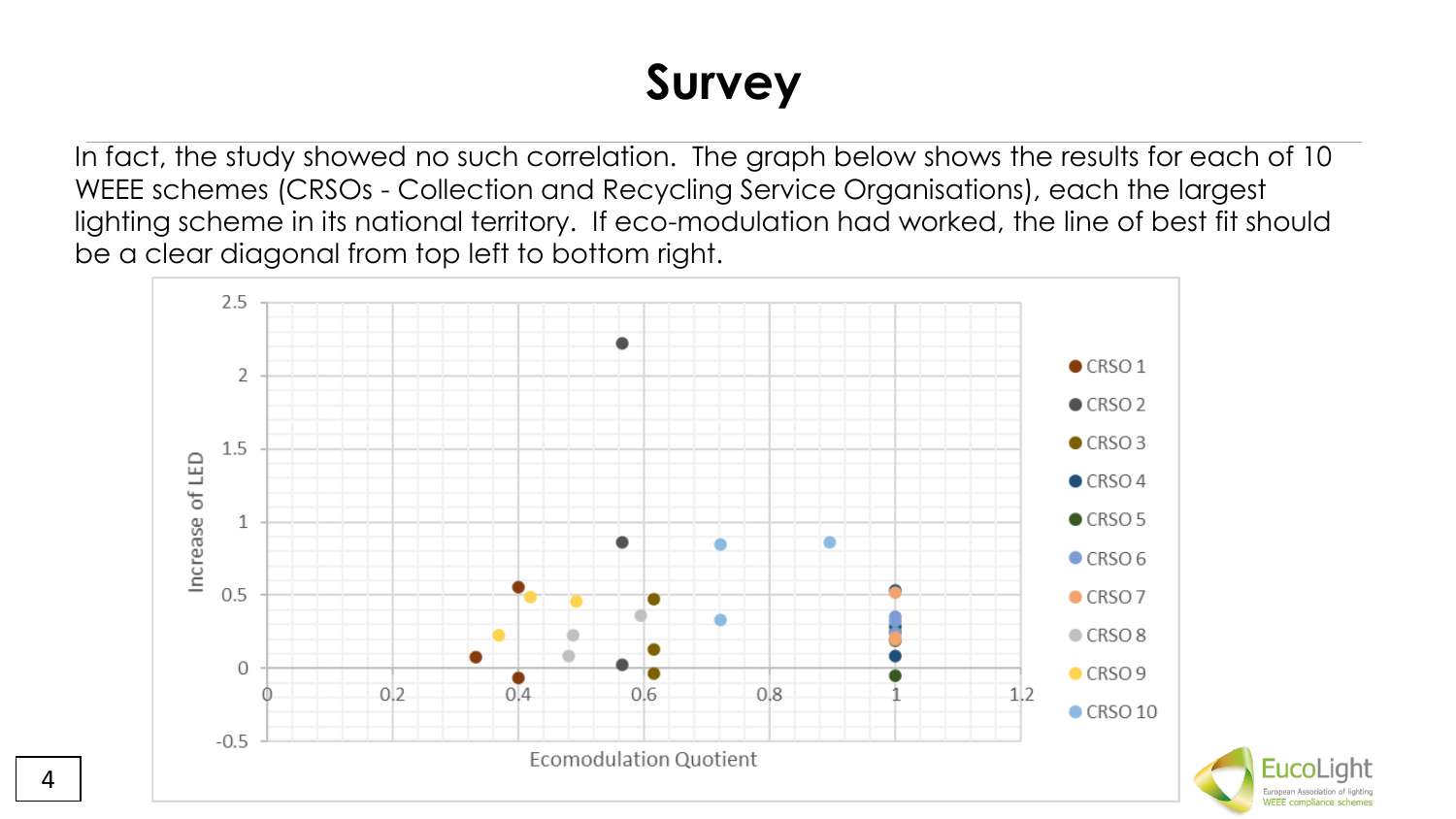#### **Conclusion**

## **We therefore conclude that over 3 years, and in 10 different countries, eco-modulation of WEEE fees has had no impact on LED EEE POM**